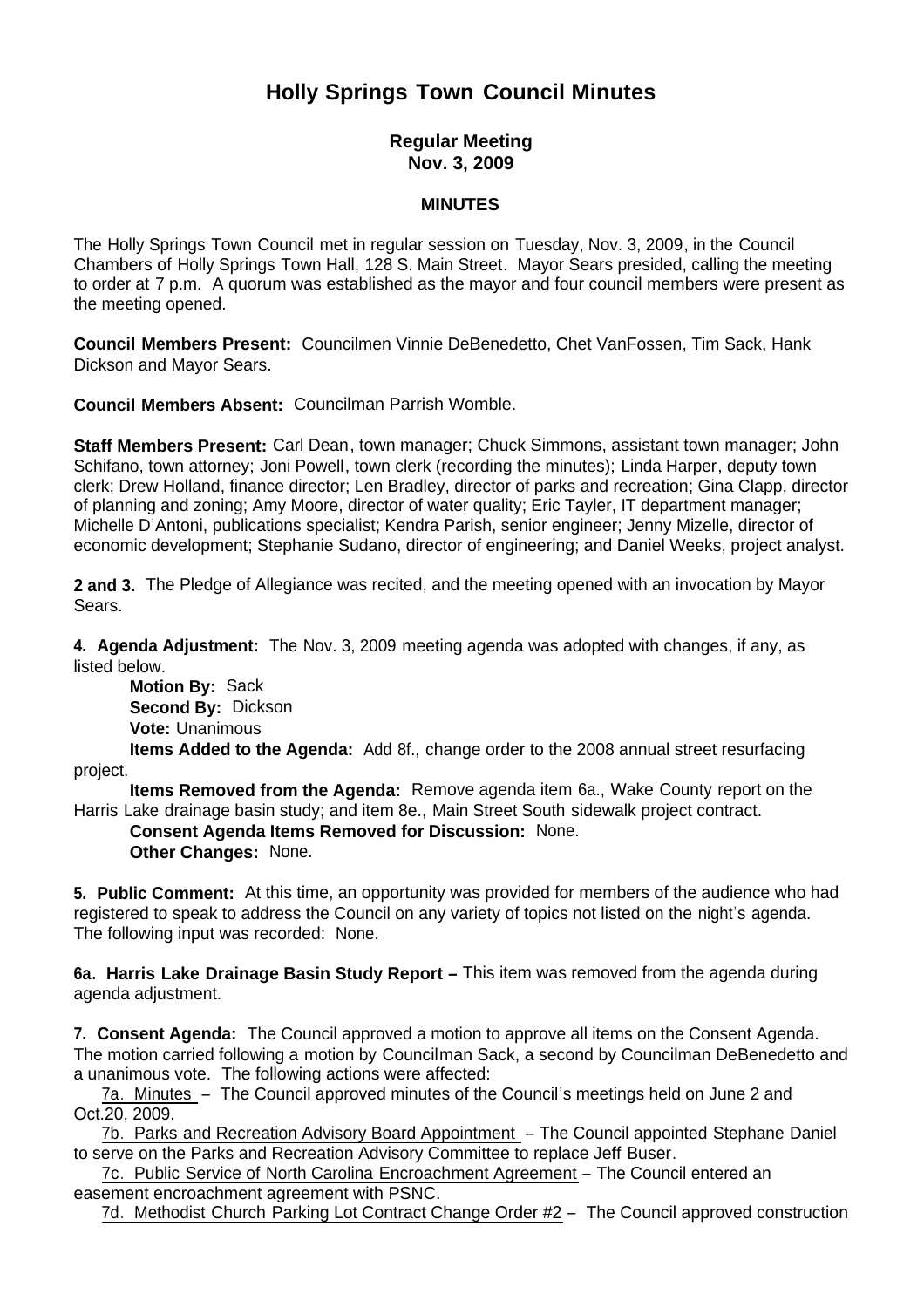contract Change Order 2 with Asphalt Experts in the net amount of \$4,421.25 for work in the Methodist Church downtown parking lot project. *A* c*opy of contract change order #2 is incorporated into these minutes as addendum pages.*

7e. Official Zoning Map – The Council adopted Resolution 09-39 recertifying the Official Zoning Map of the Town. *A* c*opy of Resolution 09-39 is incorporated into these minutes as an addendum page.*

7f. Green Oaks Parkway Contract Change Order #4 – The Council approved construction contract Change Order 4 in the amount of \$13,685.11 in the Green Oaks Parkway 4-lane project to add decorative and protective fencing. *A* c*opy of contract change order #4 is incorporated into these minutes as addendum pages.*

7g. Transportation Fee Schedule – The Council amended the Town's fee schedule to correct transportation fees for non-residential development. *A* c*opy of the fee schedule is incorporated into these minutes as an addendum page.*

7h. Main Street Traffic Study – The Council retained the services of Traffic Survey Services in the amount of \$800 for traffic analysis on Main Street.

**8a. Western Wake Regional Wastewater Facilities Project** – Ms. Sudano recommended that the Town amend its professional services agreement with Davis Martin Powell for consultant assistance for the following: continued work necessitated by the Town's participation in the Western Wake Regional Wastewater Facilities project; and – more importantly – continued evaluation and work on the Town's effort to get state permission for continuing its wastewater treatment plant discharge into Utley Creek and/or Harris Lake.

 She said the amendment would add \$30,000 to the original contract, for a new total of \$70,000 spent on this scope of work.

 Councilman VanFossen asked if the additional work was needed because of added scope of the facility.

 Ms. Sudano explained that the amount of work is commiserate with the extended time of the project and with the town's efforts to retain the use of Utley Creek for discharge.

 **Action:** The Council approved a motion to approve an amended professional services contract with Davis Martin Powell for the Town's wastewater treatment system and to adopt the related amendment to the FY 2009-2010 budget in the amount of \$30,000.

**Motion By:** Sack **Second By:** VanFossen **Vote:** Unanimous.

*Copies of the amended contract and budget amendment are incorporated into these minutes as addendum pages.*

**8b. Yard Waste Operation Lease Agreement** – Mr. Schifano said the Town has approached a landowner, the Olive Family Land Company, to lease 1.6 acres at 2129 Avent Ferry Road (just past Braxton Village) for use as a staging area for yard waste operations. The town would be paying \$500 per month to the landlord for this lease, which is six months long with an option to extend an additional six months.

 **Action:** The Council approved a motion to enter an agreement with Olive Family Land Company for lease of a 1.6 acre portion of property on Avent Ferry Road for a staging area for the town's yard waste operation and to authorize the town manager to sign the lease agreement.

**Motion By:** Sack **Second By:** Dickson **Vote:** Unanimous.

**8c. Clearwire Communications Lease Agreement** – Ms. Moore said the town has been approached by Clearwire Communications, a wireless broadband communications provider, to lease a portion of the School Days Lane water tank. The lease is similar to the one Altell currently has on the Lee Street tank. The lease provides for \$2,000 per month in income to the town, and the company will make all necessary improvements to the tank, which includes a "tank corral" at the top of the tank, which will change the appearance of the top of the tank.

 Councilman Dickson said he was concerned that the antennae array would pose a problem because turkey buzzards would light there and leave waste on the ground.

Mr. Schifano said the town's contract for maintenance of the tank could be amended to provide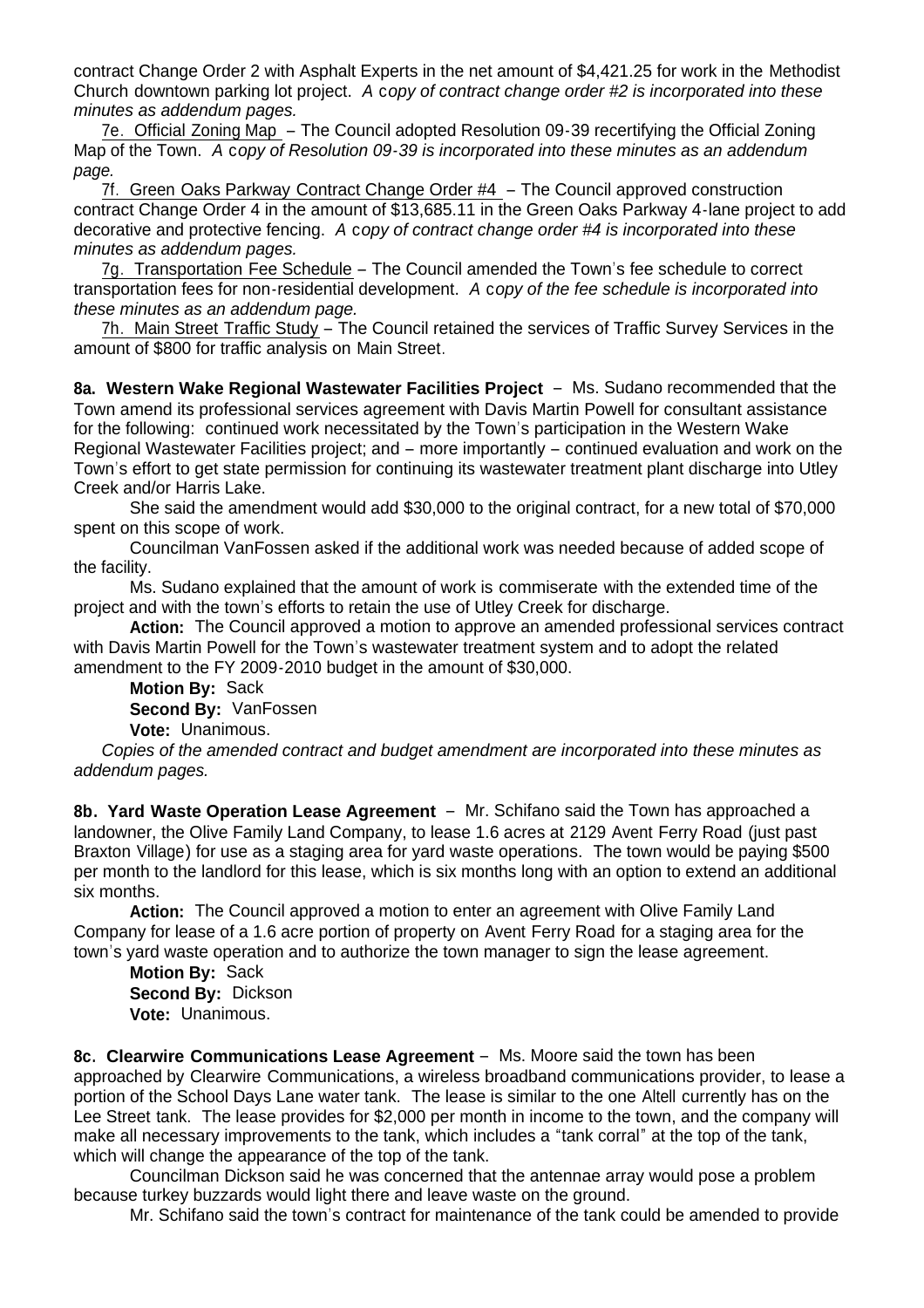for power-washing more often and to apply a bird repellant.

 **Action:** The Council approved a motion to enter a lease agreement with Clearwire Communications for location of a tank corral antennae array on the School Days Lane water tank and to authorize the town manager to sign the lease agreement.

**Motion By:** VanFossen **Second By:** Dickson **Vote:** Unanimous.

**8d. Solar Tank Mixer Project** – Ms. Sudano said the Town was awarded an American Resource and Recovery (ARRA) grant/low interest loan (50% / 50%) of \$81,600 for adding a solar tank mixer to the Avent Ferry elevated storage tank.

 She said this is the single grant that the town has so far successfully won out of the applications it has made for economic stimulus funding. To date, in order to receive the funding, the Town has contracted with Davis Martin Powell for design of the project.

 She said at this time, it is necessary to contract for some additional services to move forward and meet the required bid date of Nov. 20, 2009. The additional services needed are listed in the proposal from Davis Martin Powell and total \$5,550.

 The amendment covers construction administration (this is a specialized project) and ARRA compliance documentation.

 **Action:** The Council approved a motion to approve amendment #1 to a Davis Martin Powell engineering services contract in the amount of \$5,550 for solar tank mixer project and to adopt a related amendment to the FY 2009-2010 budget in the amount of \$81,600.

**Motion By:** Sack **Second By:** Dickson **Vote:** Unanimous. *A copy of the budget amendment is incorporated into these minutes as an addendum page.*

**8e. Main Street South Sidewalk Project** – This item was removed from the agenda during agenda adiustment.

**8f. 2008 Annual Resurfacing Project Change Order #2 –** Ms. Sudano recommended that the Council consider approval of change order No. 2 for the 2008 Annual Resurfacing project for an additional \$200,000 worth of work to resurface Thomas Mill Road and Irving Parkway.

The additional work would be covered by Powell Bill revenues.

**Action:** The Council approved a motion to approve Change Order #2 to add Thomas Mill Road and Irving Parkway to the contract for the 2008 Annual Resurfacing Project and to adopt an amendment to the FY 2009-10 budget in the amount of \$200,000 to cover the change order.

**Motion By:** Sack **Second By:** VanFossen **Vote:** Unanimous.

**9. Other Business:** Councilman Dickson said he noticed a few years ago that Council had access to the police station with their electronic keys. He said he had called and had had that permission cancelled because he didn't think he should have key access to the police station. He said he would say the same for other council members, who agreed.

Councilman Sack noted that the NCDOT right of way in front of Walmart is in bad shape. Mr. Dean said the town is working with DOT to make improvements or to allow the property owners to do so.

**10. Manager's Report:** Mr. Dean recognized HollyFest staff for a good job and he reminded everyone that the Bass Lake Road bridge will be closed through Nov. 13 for repairs.

**11. Closed Session:** None.

**12. Adjournment:** There being no further business for the evening, the Nov. 3, 2009 meeting of the Holly Springs Town Council was adjourned following a motion by Councilman Sack, a second by